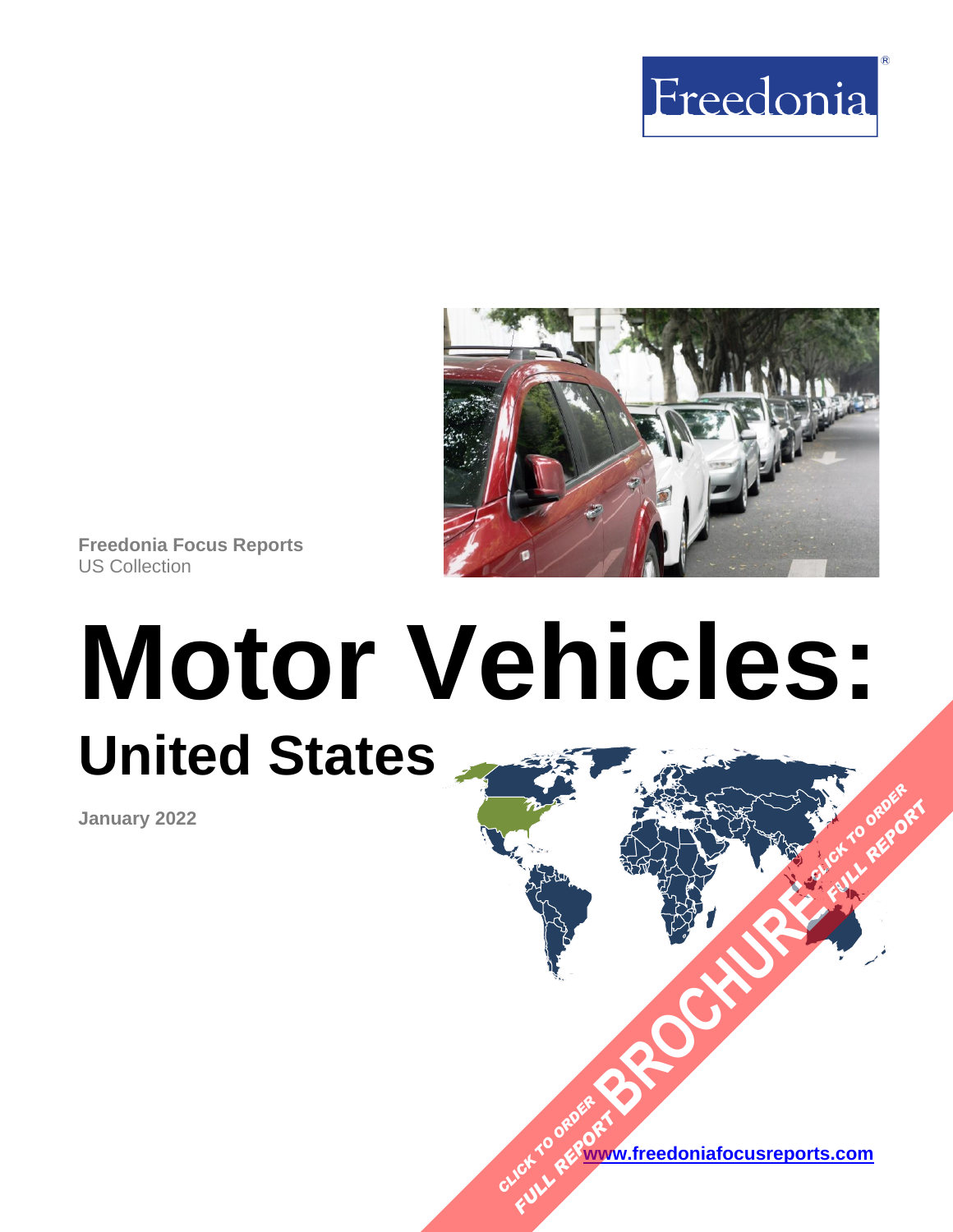# **Table of Contents**

|    | 1. Highlights                                 | 3  |
|----|-----------------------------------------------|----|
| 2. | <b>Market Environment</b>                     | 5  |
|    | <b>Historical Trends</b>                      | 5  |
|    | Key Economic Indicators                       | 8  |
|    | <b>Environmental &amp; Regulatory Factors</b> | 9  |
|    | <b>Interest Rate Trends</b>                   | 12 |
|    | 3. Segmentation & Forecasts                   | 14 |
|    | <b>New Motor Vehicles</b>                     | 14 |
|    | Light-Duty Vehicles                           | 22 |
|    | Medium- & Heavy-Duty Trucks                   | 23 |
|    | Medium- & Heavy-Duty Buses                    | 25 |
|    | 4. Industry Structure                         | 27 |
|    | <b>Industry Characteristics</b>               | 27 |
|    | <b>Market Share</b>                           | 29 |
|    | <b>General Motors</b>                         | 30 |
|    | Ford Motor Company                            | 31 |
|    | <b>Toyota Motors</b>                          | 31 |
|    | <b>Stellantis</b>                             | 32 |
|    | 5. About This Report                          | 33 |
|    | Scope                                         | 33 |
|    | <b>Sources</b>                                | 33 |
|    | <b>Industry Codes</b>                         | 34 |
|    | Freedonia Methodology                         | 34 |
|    | Resources                                     | 36 |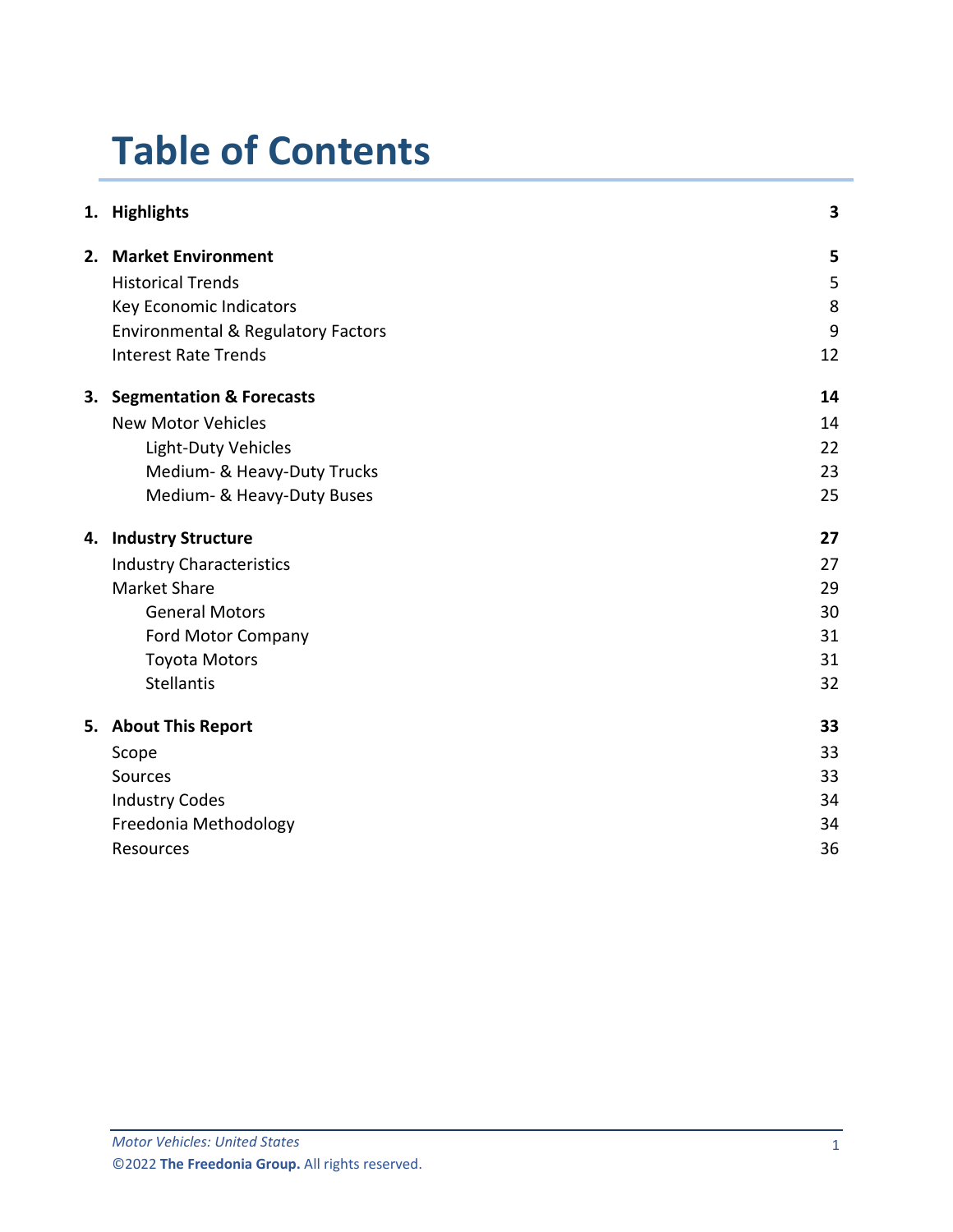# **List of Tables & Figures**

| Figure 1   Key Trends in US Motor Vehicle Retail Sales & Production, 2020 - 2025       | 3              |
|----------------------------------------------------------------------------------------|----------------|
| Figure 2   US Motor Vehicle Volume Retail Sales Trends, 2010 - 2020                    | 5              |
| Figure 3   US Motor Vehicle Volume & Value Retail Sales Trends, 2010 - 2020            | $\overline{7}$ |
| Table 1   Key Indicators for US Motor Vehicle Retail Sales, 2010 - 2025                | 8              |
| Figure 4   US Interest Rate Trends, 2010 - 2020 (%)                                    | 12             |
| Table 2   US Interest Rate Trends, 2010 - 2020 (%)                                     | 12             |
| Figure 5   US Motor Vehicle Retail Sales by Type, 2010 - 2025 (mil units)              | 14             |
| Table 3   US Motor Vehicle Retail Sales by Type, 2010 - 2025 (000 units)               | 14             |
| Figure 6   US Motor Vehicle Retail Sales by Type, 2010 - 2025 (US\$ bil)               | 16             |
| Table 4   US Motor Vehicle Retail Sales by Type, 2010 - 2025 (US\$ bil)                | 16             |
| Figure 7   US Motor Vehicle Production by Type, 2010 - 2025 (mil units)                | 17             |
| Table 5   US Motor Vehicle Production by Type, 2010 - 2025 (000 units)                 | 17             |
| Table 6   Motor Vehicle Types by Weight Class                                          | 19             |
| Figure 8   US Motor Vehicle Retail Unit Sales Performance Index by Type, 2010 - 2025   |                |
| $(2010=100)$                                                                           | 20             |
| Figure 9   US Motor Vehicle Retail Sales by Type, 2010 - 2025 (% of units)             | 20             |
| Figure 10   Survey: How concerned are you about rising prices in the following         |                |
| categories? (% of respondents)                                                         | 21             |
| Figure 11   Survey: How concerned are you about shortages in the following categories? |                |
| (% of respondents)                                                                     | 21             |
| Figure 12   US Motor Vehicle Market Share by Company, 2020 (%)                         | 29             |
| Table 7   Leading Suppliers to the US Motor Vehicle Market by Type                     | 30             |
| Table 8   GM Brands by Product                                                         | 31             |
| Table 9   Ford Brands by Product                                                       | 31             |
| Table 10   Toyota Brands by Product                                                    | 32             |
| Table 11   Stellantis Brands by Product                                                | 32             |
| Table 12   NAICS & SIC Codes Related to Motor Vehicles                                 | 34             |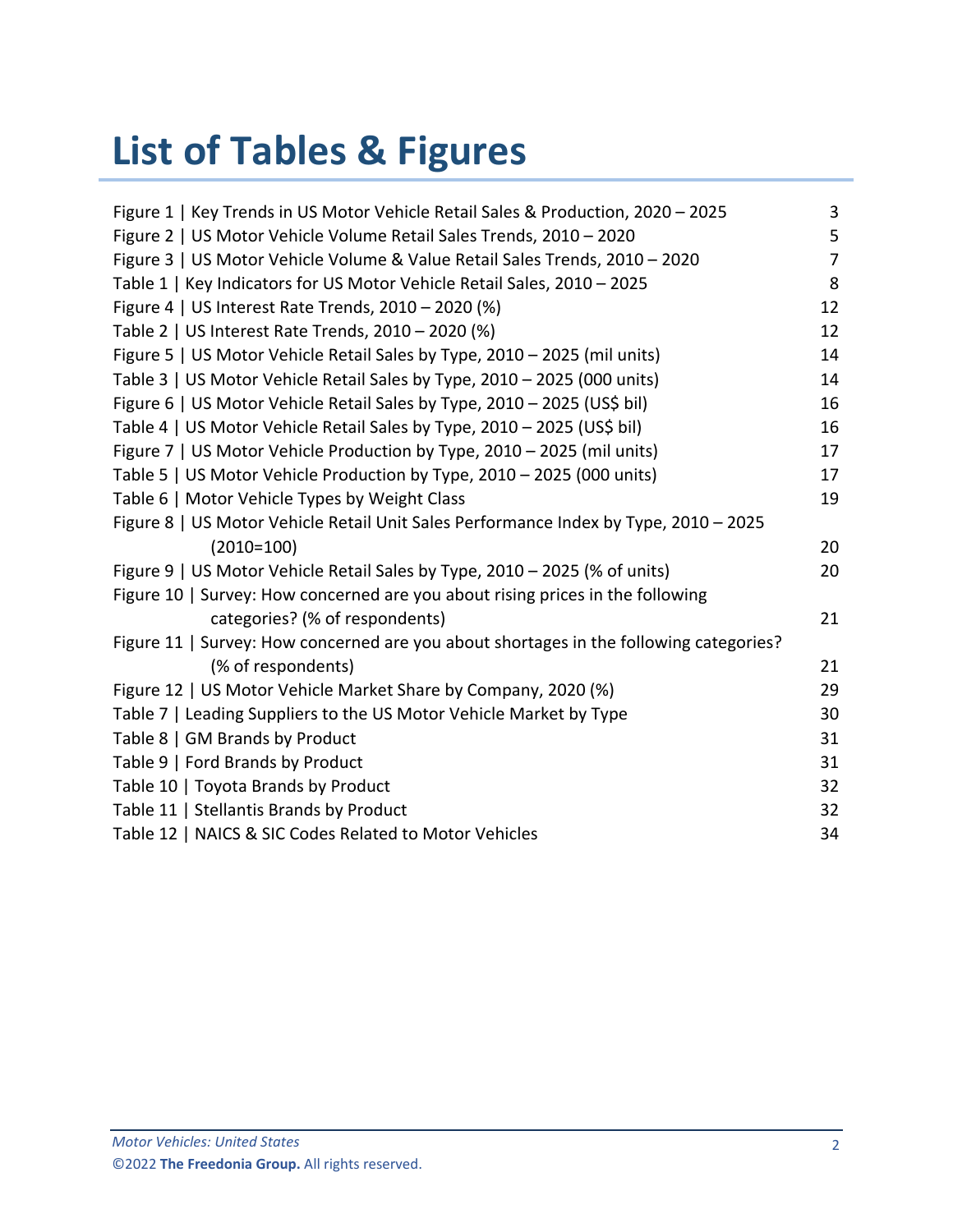# <span id="page-3-0"></span>**5. About This Report**

# <span id="page-3-1"></span>**Scope**

This report forecasts to 2021 and 2025 US motor vehicle (MV) retail sales in units and nominal US dollars, as well as production in units. Total new retail sales and production volumes are segmented by type in terms of:

- light-duty trucks
- automobiles
- medium-duty trucks
- heavy-duty trucks
- medium- and heavy-duty buses

Total new vehicle retail sales in value terms are segmented by type as follows:

- light-duty trucks
- automobiles
- medium- and heavy-duty trucks and buses

To illustrate historical trends, total retail sales, total production, and the various segments are provided in annual series from 2010 to 2020.

Other forms of motorized transport equipment, such as all-terrain vehicles; bicycles; military armored vehicles and tanks; motorcycles; off-road agriculture, construction, and mining equipment; race cars; snowmobiles; and parts are excluded from the scope of this report. New MV leases originated are included in volume retail sales figures. Re-exports of motor vehicles are excluded from demand figures.

This report includes the results of a proprietary national online consumer survey of US adults (age 18+). This Freedonia Focus Reports National Survey has a sample size of 1690, screened for response quality, and representative of the US population on the demographic measures of age, gender, geographic region, race/ethnicity, household income, and the presence/absence of children in the household.

Key macroeconomic indicators are also provided with quantified trends. Other various topics, including profiles of pertinent leading companies, are covered in this report. A full outline of report items by page is available in the Table of Contents.

## <span id="page-3-2"></span>**Sources**

*Motor Vehicles: United States* (FF85029) represents the synthesis and analysis of data from various primary, secondary, macroeconomic, and demographic sources, such as: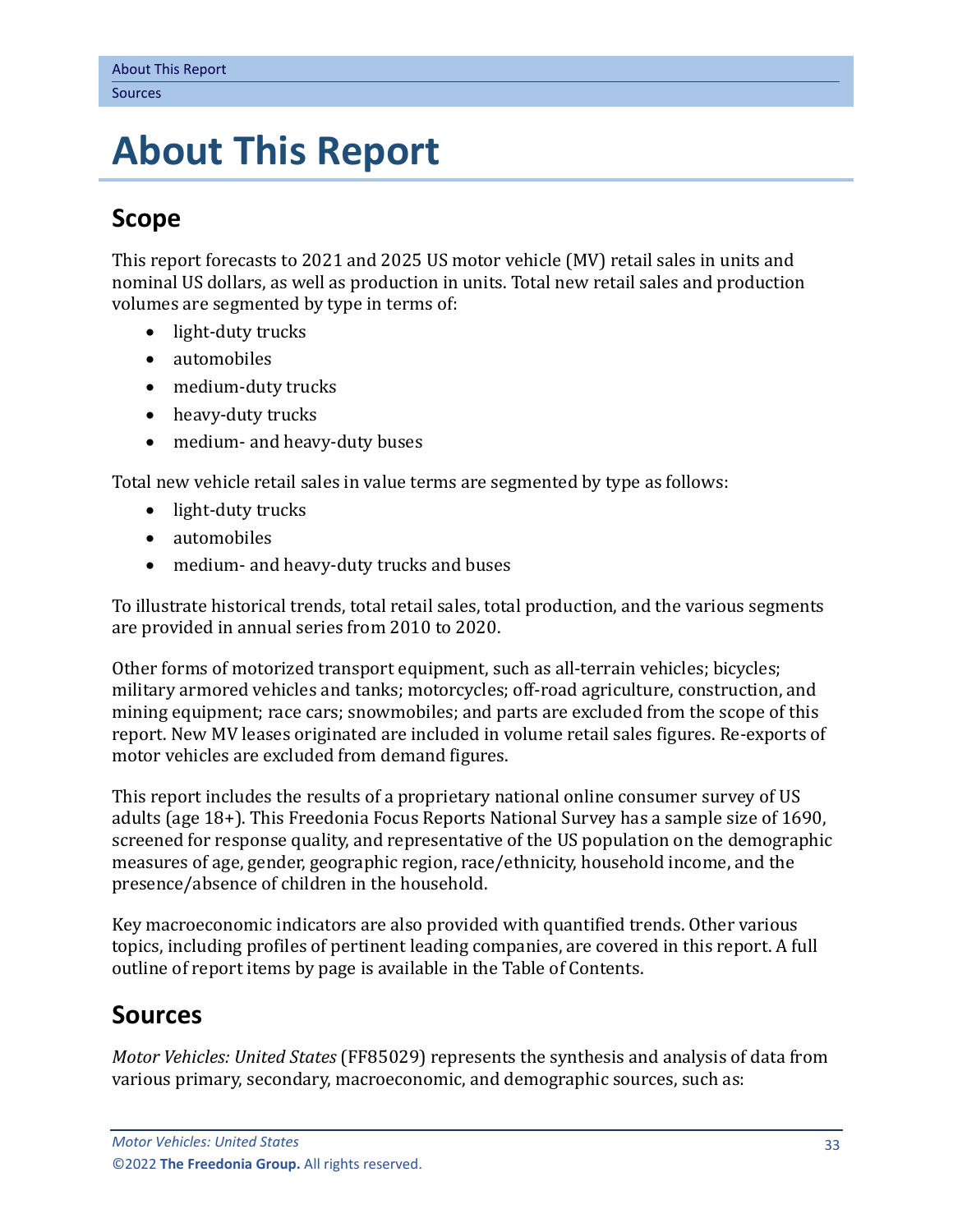- firms participating in the industry, and their suppliers and customers
- government/public agencies
- intergovernmental organizations
- proprietary national consumer survey data
- trade associations and their publications
- the business and trade press
- indicator forecasts by The Freedonia Group
- the findings of other reports and studies by The Freedonia Group

Specific sources and additional resources are listed in the Resources section of this publication for reference and to facilitate further research.

# <span id="page-4-0"></span>**Industry Codes**

<span id="page-4-2"></span>

| Table 12   NAICS & SIC Codes Related to Motor Vehicles                   |                                               |            |                                           |  |  |  |  |
|--------------------------------------------------------------------------|-----------------------------------------------|------------|-------------------------------------------|--|--|--|--|
| NAICS/SCIAN 2017<br><b>North American Industry Classification System</b> |                                               | <b>SIC</b> | <b>Standard Industrial Classification</b> |  |  |  |  |
| 336111                                                                   | <b>Automobile Manufacturing</b>               | 3711       | Motor Vehicles and Passenger Car Bodies   |  |  |  |  |
| 336112                                                                   | Light Truck and Utility Vehicle Manufacturing | 3713       | <b>Truck and Bus Bodies</b>               |  |  |  |  |
| 336120                                                                   | <b>Heavy Duty Truck Manufacturing</b>         |            |                                           |  |  |  |  |
| 336211                                                                   | Motor Vehicle Body Manufacturing              |            |                                           |  |  |  |  |

Source: US Census Bureau

# <span id="page-4-1"></span>**Freedonia Methodology**

The Freedonia Group, a subsidiary of MarketResearch.com, has been in business for more than 30 years and in that time has developed a comprehensive approach to data analysis that takes into account the variety of industries covered and the evolving needs of our customers.

Every industry presents different challenges in market sizing and forecasting, and this requires flexibility in methodology and approach. Freedonia methodology integrates a variety of quantitative and qualitative techniques to present the best overall picture of a market's current position as well as its future outlook: When published data are available, we make sure they are correct and representative of reality. We understand that published data often have flaws either in scope or quality, and adjustments are made accordingly. Where no data are available, we use various methodologies to develop market sizing (both top-down and bottom-up) and then triangulate those results to come up with the most accurate data series possible. Regardless of approach, we also talk to industry participants to verify both historical perspective and future growth opportunities.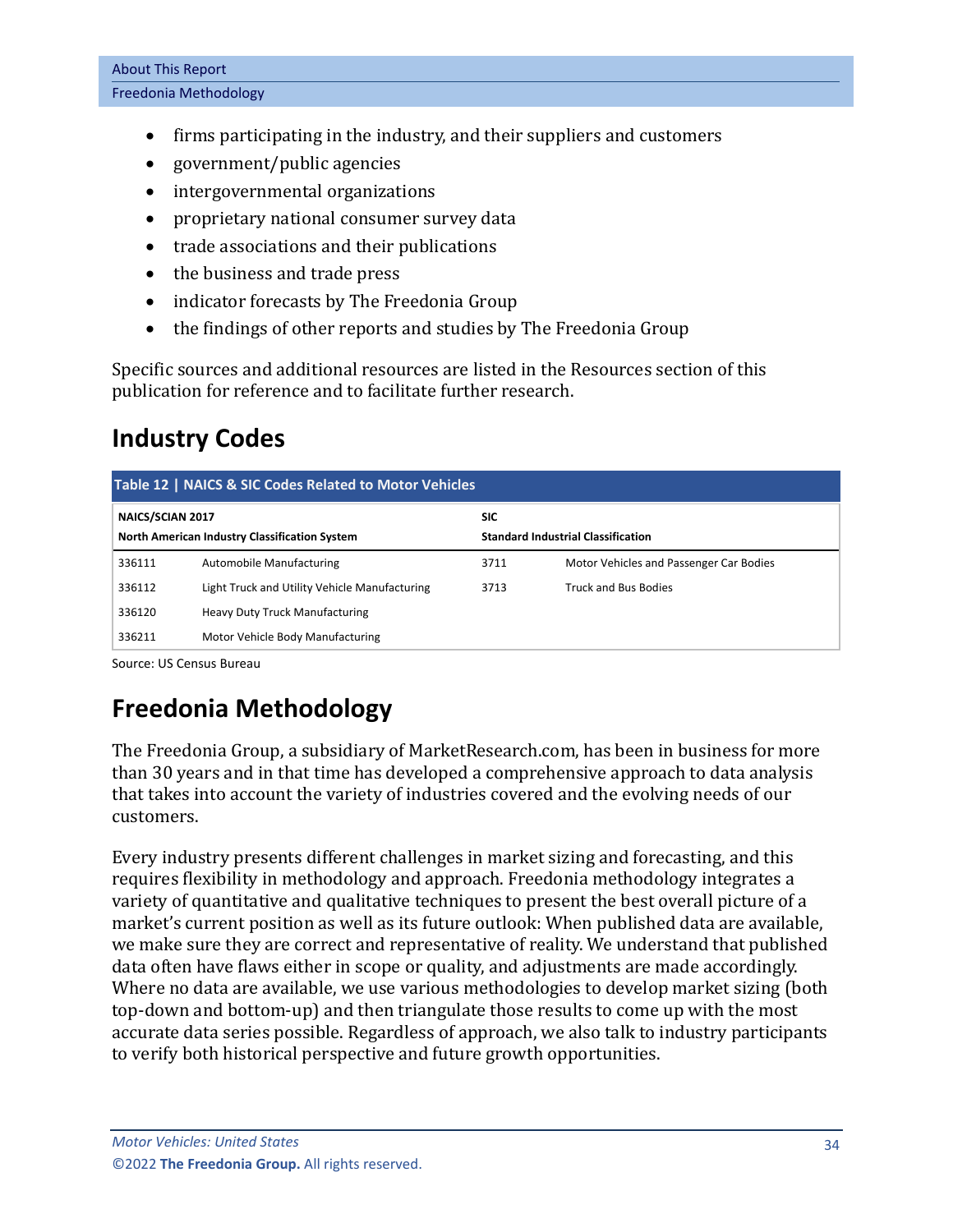| <b>About This Report</b> |
|--------------------------|
| Freedonia Methodology    |

Methods used in the preparation of Freedonia market research include, but are not limited to, the following activities: comprehensive data mining and evaluation, primary research, consensus forecasting and analysis, ratio analysis using key indicators, regression analysis, end use growth indices and intensity factors, purchase power parity adjustments for global data, consumer and end user surveys, market share and corporate sales analysis, product lifespan analysis, product or market life cycle analysis, graphical data modeling, long-term historical trend analysis, bottom-up and top-down demand modeling, and comparative market size ranking.

Freedonia quantifies trends in various measures of growth and volatility. Growth (or decline) expressed as an average annual growth rate (AAGR) is the least squares growth rate, which takes into account all available datapoints over a period. The volatility of datapoints around a least squares growth trend over time is expressed via the coefficient of determination, or  $r^2$ . The most stable data series relative to the trend carries an  $r^2$  value of 1.0; the most volatile – 0.0. Growth calculated as a compound annual growth rate (CAGR) employs, by definition, only the first and last datapoints over a period. The CAGR is used to describe forecast growth, defined as the expected trend beginning in the base year and ending in the forecast year. Readers are encouraged to consider historical volatility when assessing particular annual values along the forecast trend, including in the forecast year.

# **Copyright & Licensing**

The full report is protected by copyright laws of the United States of America and international treaties. The entire contents of the publication are copyrighted by The Freedonia Group.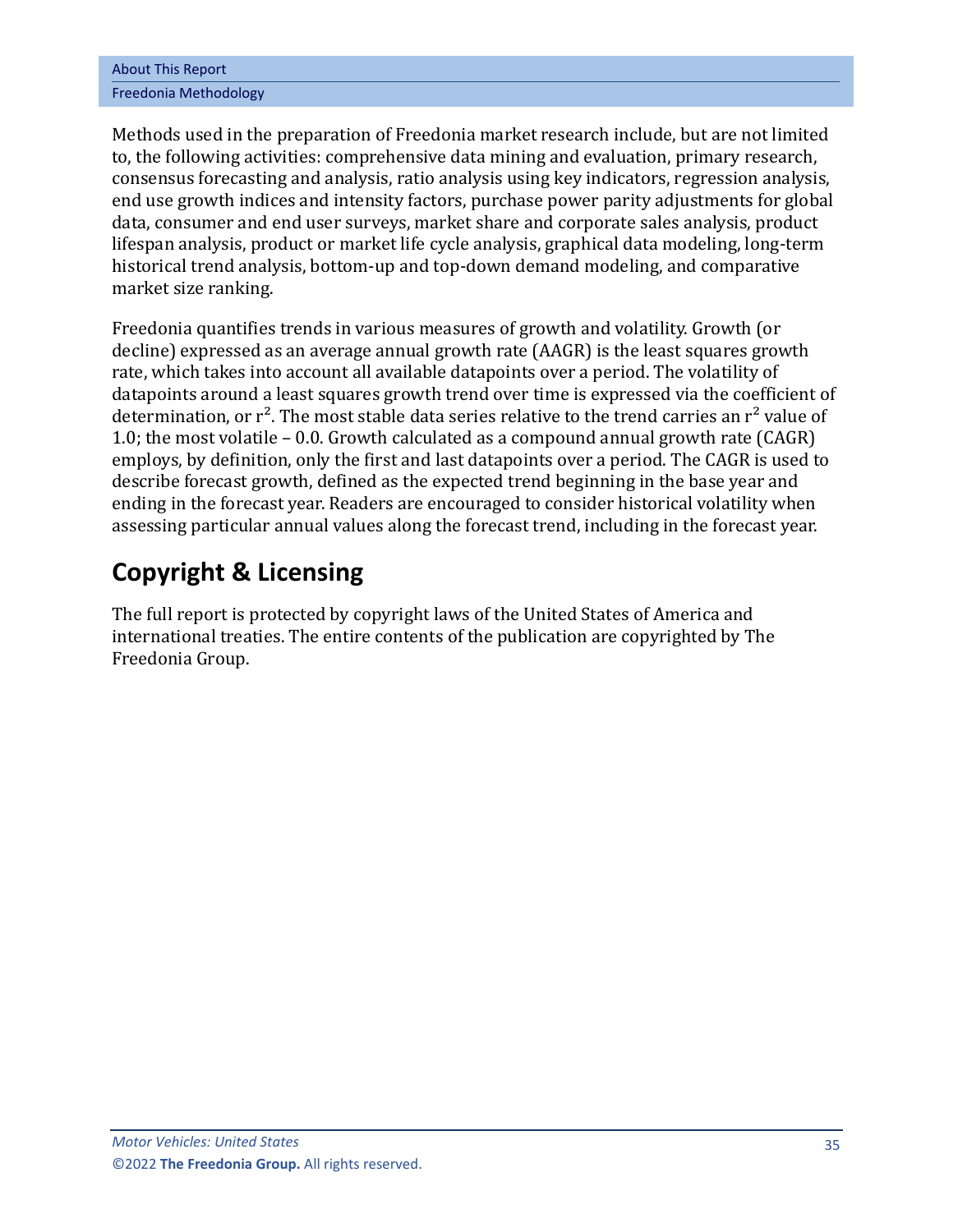## <span id="page-6-0"></span>**Resources**

#### **The Freedonia Group**

#### **[Freedonia Industry](http://www.freedoniagroup.com/Home.aspx?ReferrerId=FL-Focus) Studies**

*[Global Buses](http://www.freedoniagroup.com/DocumentDetails.aspx?ReferrerId=FL-FOCUS&studyid=3733) [Global Electric Motors](http://www.freedoniagroup.com/DocumentDetails.aspx?ReferrerId=FL-FOCUS&studyid=W1002) [Global Flat Glass](http://www.freedoniagroup.com/DocumentDetails.aspx?ReferrerId=FL-FOCUS&studyid=3794) [Global Gaskets & Seals](http://www.freedoniagroup.com/DocumentDetails.aspx?ReferrerId=FL-FOCUS&studyid=3807) [Global Motor Vehicle Outlook 2020](http://www.freedoniagroup.com/DocumentDetails.aspx?ReferrerId=FL-FOCUS&studyid=3838)*

#### **[Freedonia Focus Reports](https://www.freedoniafocusreports.com/redirect.asp?progid=89534&url=/)**

*[Hybrid & Electric Vehicles: United States](https://www.freedoniafocusreports.com/Hybrid-Electric-Vehicles-United-States-FF85023/?progid=89534) [Manufacturing: United States](https://www.freedoniafocusreports.com/Manufacturing-United-States-FF70032/?progid=89534) Medium- & Heavy- [Duty Trucks & Buses: United States](https://www.freedoniafocusreports.com/Medium-Heavy-Duty-Trucks-Buses-United-States-FF85014/?progid=89534) [Motor Vehicle Biofuels: United States](https://www.freedoniafocusreports.com/Motor-Vehicle-Biofuels-United-States-FF45035/?progid=89534) [Motor Vehicle Leasing: United States](https://www.freedoniafocusreports.com/Motor-Vehicle-Leasing-United-States-FF95043/?progid=89534) [Power Transmission Components: United States](https://www.freedoniafocusreports.com/Power-Transmission-Components-United-States-FF70010/?progid=89534) [Public Transport: United States](https://www.freedoniafocusreports.com/Public-Transport-United-States-FF95059/?progid=89534) [Refined Petroleum Products: United States](https://www.freedoniafocusreports.com/Refined-Petroleum-Products-United-States-FF45023/?progid=89534) [Steel Mill Products: United States](https://www.freedoniafocusreports.com/Steel-Mill-Products-United-States-FF65013/?progid=89534) [Rubber: United States](https://www.freedoniafocusreports.com/Rubber-United-States-FF50017/?progid=89534) [Transport Equipment: United States](https://www.freedoniafocusreports.com/Transport-Equipment-United-States-FF85030/?progid=89534)*

#### **[Freedonia Custom Research](http://www.freedoniagroup.com/CustomResearch.aspx?ReferrerId=FL-Focus)**

#### **Trade Publications**

*Automotive Industries Automotive News Auto Remarketing Bus & Motorcoach News Heavy Duty Trucking School Bus Fleet Truck News WardsAuto*

### **Agencies & Associations**

Alliance for Automotive Innovation American Trucking Associations Association of Diesel Specialists